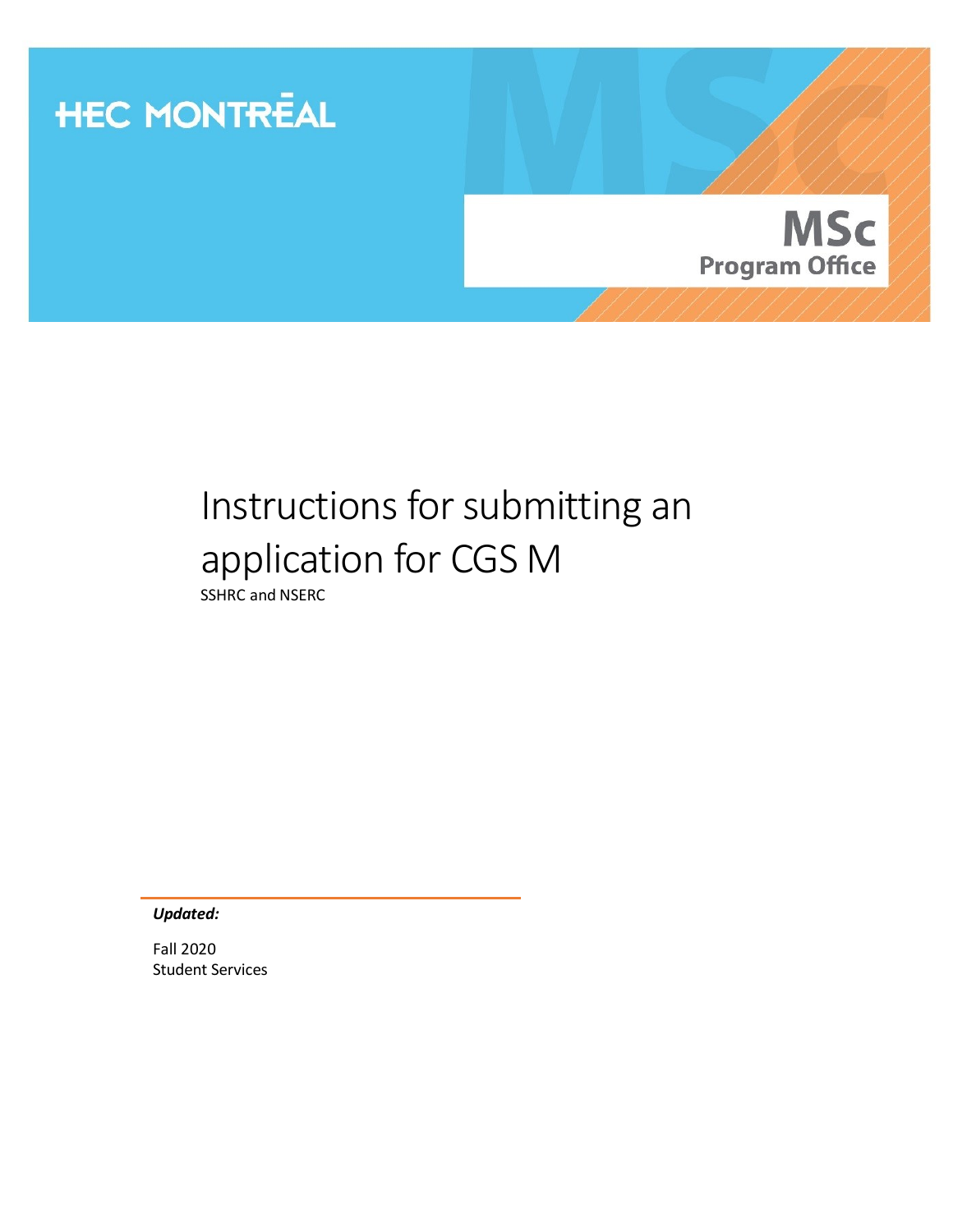# Deadline to apply:

**December 1, 8 p.m.** (Eastern Time) each year. If December  $1<sup>st</sup>$  is a statutory holiday or weekend, the deadline is extended to the next working day.

This document outlines the process and details of the application process for the CGS M scholarships program of the Government of Canada. To access the instructions provided by NSERC-SSHRC, click on this [link.](http://www.nserc-crsng.gc.ca/ResearchPortal-PortailDeRecherche/Instructions-Instructions/CGS_M-BESC_M_eng.asp)

# Number of scholarships available

The federal government's Master's Scholarship competition is a "harmonize" competition that brings together the three granting agencies, SSHRC, NSERC and CIHR.

HEC Montréal is awarded a scholarship quota each year for SSHRC and NSERC.

For the current competition, the quotas are as follows:

- **SSHRC : 10 scholarships**
- **NSERC : 2 scholarships**

To find out the officially allocated quota this year, consult the [scholarship sheet for the CGS M SSHRC](https://inscription.hec.ca/rep_bourses/app/bourse/322?lang=en)  [competition](https://inscription.hec.ca/rep_bourses/app/bourse/322?lang=en) or th[e scholarship sheet for the CGS M](https://inscription.hec.ca/rep_bourses/app/bourse/323?lang=en) NSERC competition in the [HEC Montréal scholarship](https://inscription.hec.ca/rep_bourses/app/bourses?lang=en)  [directory.](https://inscription.hec.ca/rep_bourses/app/bourses?lang=en)

For CIHR, HEC Montréal does not hold any specific quota. If you think your project fits with CIHR, please contact us [\(sae.bourses@hec.ca\)](mailto:sae.bourses@hec.ca).

# Instructions for making requests

It is important that you consult the instructions for filing a CGS M application web page produced by NSERC and SSHRC. To do so, click on this [link.](https://www.nserc-crsng.gc.ca/ResearchPortal-PortailDeRecherche/Instructions-Instructions/CGS_M-BESC_M_eng.asp)

# Eligibility - Specifics for HEC Montréal

These scholarships may be offered to students who are in their first year of a master's degree or who plan to start a master's degree by the next academic year. Applications for admission must be made in accordance with internal admission deadlines.

**Trimestre d'admission Date limite**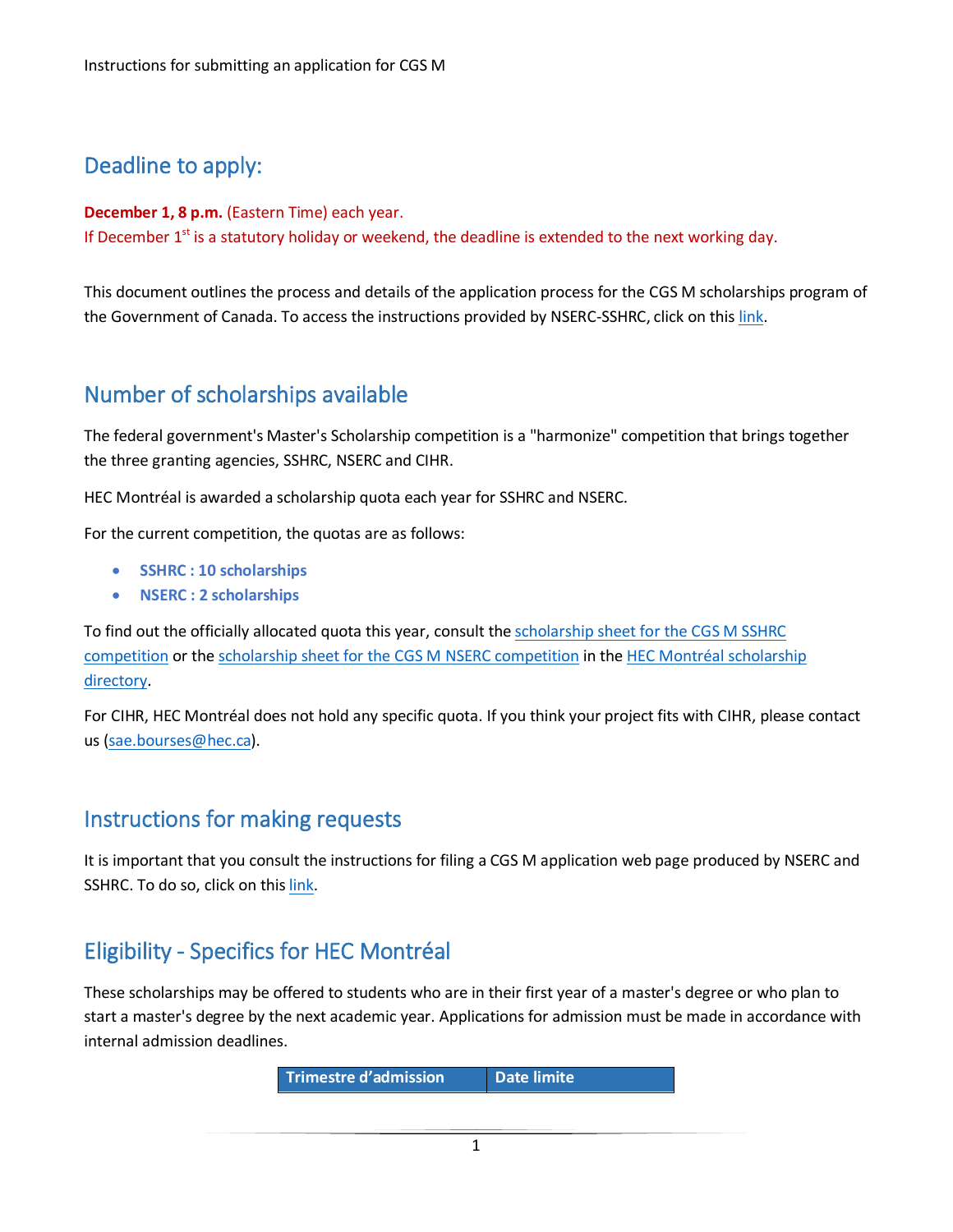| Fall term   | March 15     |  |  |
|-------------|--------------|--|--|
| Winter term | September 15 |  |  |

Applicants must be registered or plan to register to:

- a master's program (thesis profile or supervised project research mandate), and must have completed by December 31 of the current year a **maximum of 12 months** of full-time studies (or the full-time equivalent);
- a doctoral program that you are entering without having ever been enrolled in a master's program (i.e., direct entry);
- a master's program that will transition to an eligible doctoral program, either before or after award activation, with no master's degree conferred (i.e., fast track);
- a master's program for which the degree requirements will be completed before the end of the award, allowing the award to continue into an eligible doctoral program.

**Attention:** If you are on the **supervised project stream**, you can apply. However, if you get a scholarship offer from HEC Montreal, you will have to complete a supervised project in the form of a **research mandate** with a professor from HEC Montreal **or go through the thesis stream** before you can receive your scholarship.

For other eligibility rules, refer to the official [Canada Graduate Scholarships at the Master's \(CGS M\)](https://www.nserc-crsng.gc.ca/Students-Etudiants/PG-CS/CGSM-BESCM_eng.asp) website.

# Create an account

When you're ready to fill out your application, click on th[e Research Portal,](https://portal-portail.nserc-crsng.gc.ca/) choose the language and follow the instructions to create your account.

Note that since this competition is a harmonized competition, even if the form is hosted on a NSERC platform, the competition is open to all research fields.

## Access routes

If you experience difficulties, use a different browser and make sure you do not attempt to log in during site maintenance periods.

Here are the two ways to access the form: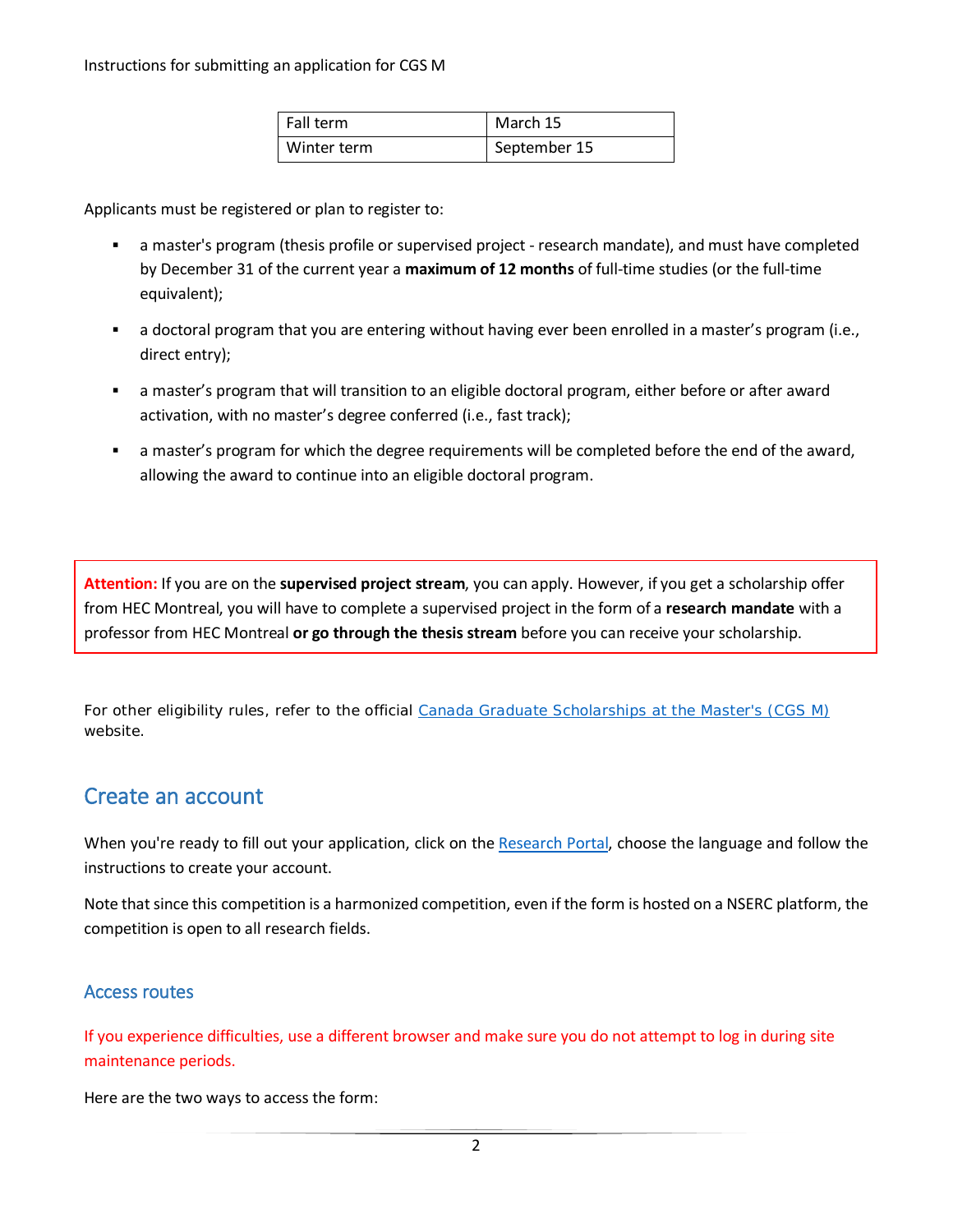Directly from the description of the scholarship on the NSERC website:

| <b>Overview</b>                               |                                                                                                                                                                                                                                                |  |  |
|-----------------------------------------------|------------------------------------------------------------------------------------------------------------------------------------------------------------------------------------------------------------------------------------------------|--|--|
| <b>Value</b>                                  | \$17,500 for 12 months, non-renewable                                                                                                                                                                                                          |  |  |
| <b>Application deadline</b>                   | December 1                                                                                                                                                                                                                                     |  |  |
| <b>Application</b><br>See below<br>procedures |                                                                                                                                                                                                                                                |  |  |
| How to apply                                  | To view instructions and other resources, select Canada<br>Graduate Scholarships - Master's Program Resources.<br>To create or access an application, select Research Portal.<br>To create a Canadian Common CV, select Canadian Common<br>CV. |  |  |
| <b>For more information</b>                   | See below                                                                                                                                                                                                                                      |  |  |

From the research Portal site:

| Gouvernement<br>du Canada                                                                                                                                                                                                 | Canada.ca   Services   Departments   Français |  |  |  |
|---------------------------------------------------------------------------------------------------------------------------------------------------------------------------------------------------------------------------|-----------------------------------------------|--|--|--|
| <b>Research Portal</b>                                                                                                                                                                                                    | Canadä                                        |  |  |  |
| Welcome to the Research Portal                                                                                                                                                                                            |                                               |  |  |  |
| Account                                                                                                                                                                                                                   | Sign In                                       |  |  |  |
|                                                                                                                                                                                                                           | Email:                                        |  |  |  |
| The Research Portal is intended for use only by individuals participating in the preparation of                                                                                                                           | Email                                         |  |  |  |
| applications/nominations for funding from the Canada Research Chairs, the Research Support Fund, and other<br>programs of the Natural Sciences and Engineering Research Council of Canada (NSERC) and the Social Sciences | Password:                                     |  |  |  |
| and Humanities Research Council of Canada (SSHRC), in the administration of awards, and in the merit review                                                                                                               | Password                                      |  |  |  |
| of applications.                                                                                                                                                                                                          | a Sign In                                     |  |  |  |
| Before using the Research Portal, you must read the Terms and conditions and Transparency (see below). When                                                                                                               |                                               |  |  |  |
| you login and use this system, it means that you understand these policies and conditions and you consent to<br>the use of your personal information for administrative purposes.                                         | New here? Cre                                 |  |  |  |
| Notice: Maintenance Window                                                                                                                                                                                                | I forgot my password.                         |  |  |  |

## Complete your user profile

Fill out your user profile in order to access the search portal. Do not check the box for the question "I am not affiliated with a post-secondary institution". Register HEC Montréal as a primary affiliation if you are admitted to HEC Montréal or enrolled in one of our study programs.

| Citizenship (Required)                                   | Canadian citizen<br>▼   |                          |
|----------------------------------------------------------|-------------------------|--------------------------|
| I am not affiliated with a postsecondary<br>institution. |                         |                          |
| Primary Affiliation (Required)                           | <b>HEC Montréal</b>     | Select                   |
| Department/Division (Required)                           | Management              |                          |
| Current Position (Required)                              | Student                 | $\overline{\phantom{a}}$ |
| Phone Number (Required)<br>(e.g. 9999999999)             | Extension<br>5143401296 |                          |
| Secondary Email                                          |                         |                          |
| $\left( 2\right)$<br>Personal Identification No. (PIN)   |                         | Will appear later        |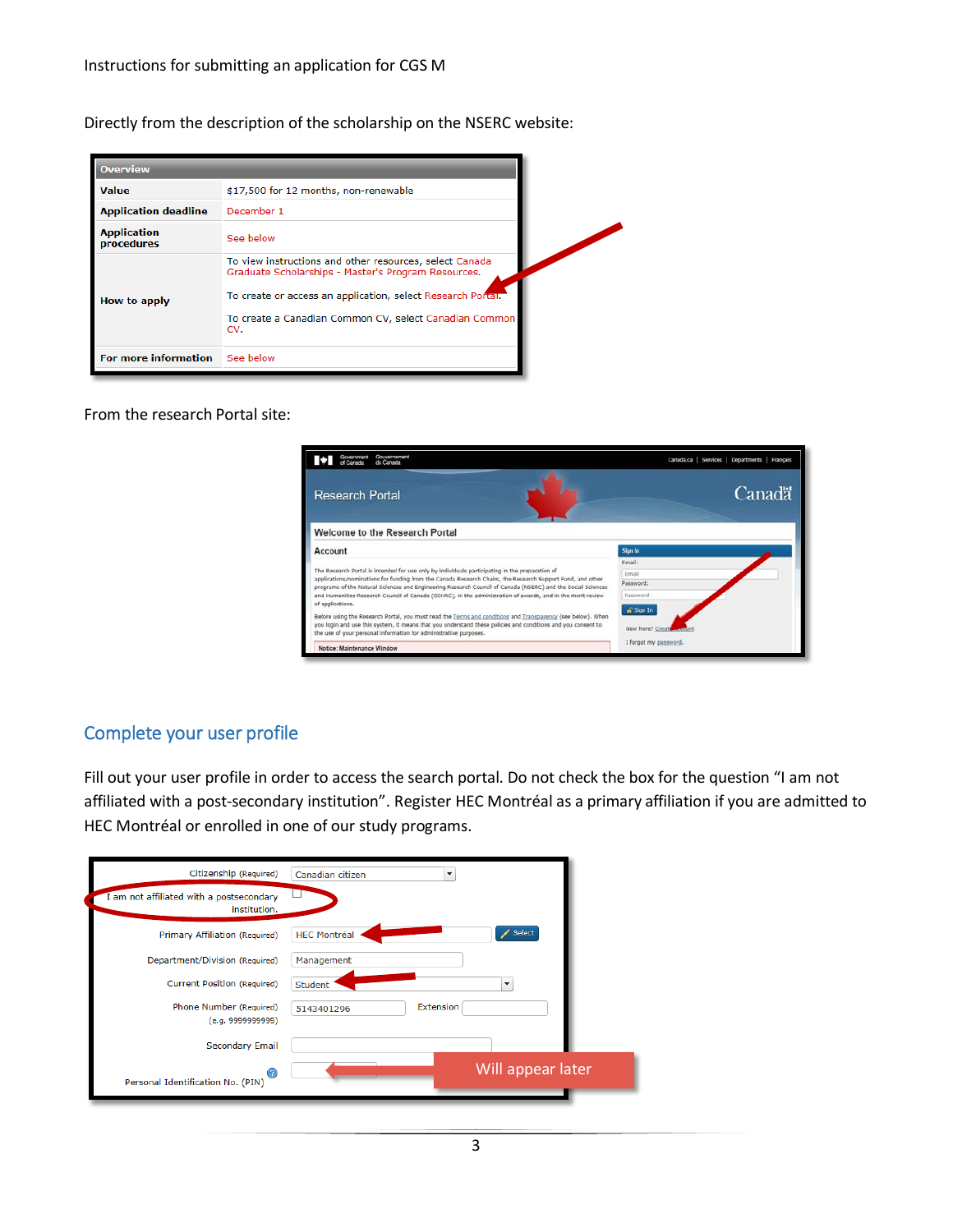Indicate your **master's specialization** in the "Department / Division" section.

#### Voluntary declaration

The information in the voluntary declaration will not be accessible to members of the establishment juries. This is for statistical purposes only. We encourage you to complete these sections.

When you are finished, click on "Save your profile" to finish, then on "Return to the home page" which will appear at the top of the page.

# Create a scholarship application

Click on "Create Application" to expand the options, then click on the create button in the "**Canada Graduate Scholarships-Master's Program**" line and then, click on the "Open" button.

| <b>Research Portal</b>                                                   |                                                  |             |                        |                |                         | <b>Canadä</b>            |  |
|--------------------------------------------------------------------------|--------------------------------------------------|-------------|------------------------|----------------|-------------------------|--------------------------|--|
| Profile -<br><b>Institution Administration v Feedback</b>                |                                                  |             |                        |                |                         |                          |  |
| Home                                                                     |                                                  |             |                        |                |                         |                          |  |
| <b>Welcome</b>                                                           |                                                  |             |                        |                |                         | Sign out                 |  |
| Applicant                                                                |                                                  |             |                        |                |                         |                          |  |
| <b>Applicant</b>                                                         |                                                  |             |                        |                |                         |                          |  |
| <b>Create Application</b>                                                |                                                  |             |                        |                |                         |                          |  |
| Funding Opportunity                                                      |                                                  |             | Start Date             |                | End Date                | $\overline{ }$           |  |
| Stage: Application<br>$\checkmark$                                       |                                                  |             |                        |                |                         |                          |  |
| Canada Graduate Scholarships-Master's Program                            |                                                  |             | 2019-09-04<br>08:00:00 |                | 2019-12-02<br>20:00:00  | $\blacksquare$<br>Create |  |
| Discovery Grants Program - Individual                                    |                                                  |             | 2019-08-12<br>08:00:00 |                | 2019-11-01<br>20:00:00  |                          |  |
| <b>Research Tools and Instruments</b>                                    |                                                  |             | 2019-08-12<br>08:00:00 |                | 2019-10-25<br>20:00:00  | Create                   |  |
| Applicant                                                                |                                                  |             |                        |                |                         |                          |  |
| <b>Applicant</b>                                                         |                                                  |             |                        |                |                         |                          |  |
|                                                                          |                                                  |             |                        |                |                         |                          |  |
| $\circledcirc$<br>Your notice of intent or application has been created. |                                                  |             |                        |                |                         |                          |  |
| ▶ Create Application                                                     |                                                  |             |                        |                |                         |                          |  |
| <b>Applications</b>                                                      |                                                  |             |                        |                |                         |                          |  |
| Application Title                                                        | Funding Opportunity                              | Stage       | <b>Status</b>          | Role           | Last Update             | <b>ACHOT</b>             |  |
|                                                                          | Canada Graduate Scholarships-Master's<br>Program | Application | In<br>Progress         | Applicant 2018 | $09 - 04$<br>15:4<br>40 | <b>I</b> Open            |  |
| Records displayed per page: 10 ▼                                         |                                                  |             |                        |                |                         | items in 1               |  |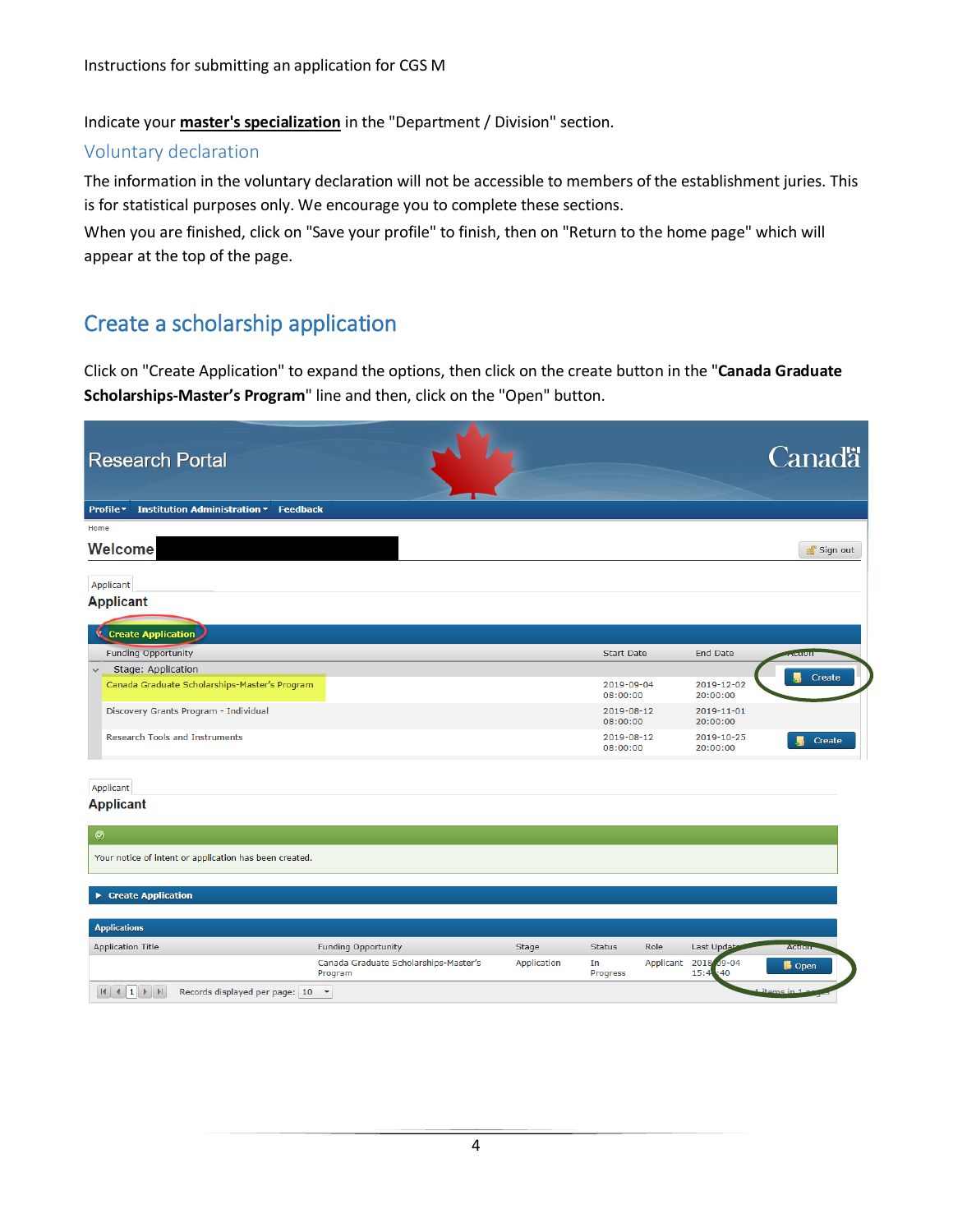# Fill out the BESC M scholarship application

The scholarship application form has 4 main blocks:

- 1. Application
- 2. Attachments
- 3. Canadian Common CVs Attached
- 4. Invitations

## Section « Application »

Once you have created a request, you will find it below in the "Applications" section.

| ▶ Create Application             |                                                  |             |                |           |                        |                    |
|----------------------------------|--------------------------------------------------|-------------|----------------|-----------|------------------------|--------------------|
| <b>Applications</b>              |                                                  |             |                |           |                        |                    |
| Application Title                | Funding Opportunity                              | Stage       | Status         | Role      | Last Updated           | Action             |
|                                  | Canada Graduate Scholarships-Master's<br>Program | Application | In<br>Progress | Applicant | 2018-09-04<br>15:44:40 | <b>ib</b> Open     |
| Records displayed per page: 10 ▼ |                                                  |             |                |           |                        | 1 items in 1 pages |

Click on the "Edit" button to access to the section. Here are some indications about the requirement:

| <b>Application</b> |                 |                         |                                                   |                            |                        |                             |  |  |  |
|--------------------|-----------------|-------------------------|---------------------------------------------------|----------------------------|------------------------|-----------------------------|--|--|--|
| Status Title       |                 |                         | Funding Opportunity                               | Stage                      | Updated                | Action                      |  |  |  |
| $\omega$           |                 |                         | Canada Graduate Scholarships-<br>Master's Program | Application                | 2019-09-11<br>22:30:00 | If Preview<br>$\angle$ Edit |  |  |  |
|                    | ▼ Module Status |                         |                                                   |                            |                        |                             |  |  |  |
|                    | Status          | Module Name             | Status                                            | Module Name                |                        |                             |  |  |  |
|                    | Ø               | Identification          | Ø                                                 | <b>Summary of Proposal</b> |                        |                             |  |  |  |
|                    | Ø               | <b>Activity Details</b> |                                                   |                            |                        |                             |  |  |  |

#### **a) Application Title**

The title of the application must describe the subject of the proposed research without reference to a trade name or corporate name. This will be used for publication. **Write along symbols and scientific acronyms.**

#### **b) Field of Research**

You must choose whether your application is for SSHRC (Human Sciences) or NSERC (Natural Sciences and Engineering). The "health" choice is out of the question since HEC Montréal does not have a CIHR quota.

#### **c) Start date or proposed start date of the program of study**

Please indicate the date of registration or the date you plan to enroll in the program of study for which you are applying for support (e.g.: September 1, 2019, for fall 2019).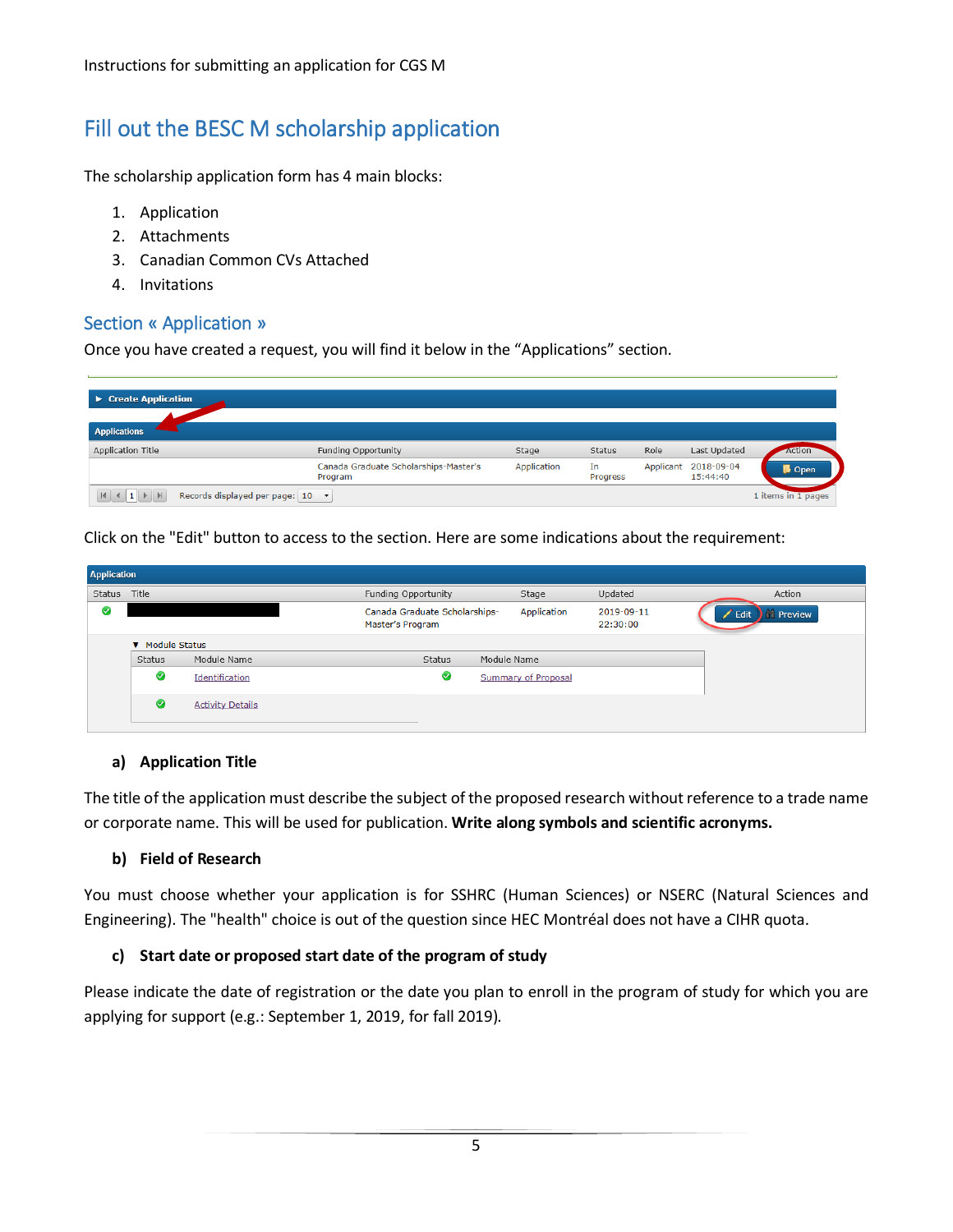Instructions for submitting an application for CGS M

#### **d) Number of months of graduate studies completed as of December of the year of application**

Enter the number of months you completed as of **December 31 of the current year,** in your eligible program of study. If you are not currently enrolled in your graduate program, enter the value 0 month.

N.B. The DESS from HEC Montréal does not count as a graduate degree in the calculation of months. Only the months in the M. Sc. Program should be counted.

#### **e) Michael-Smith Foreign Study Supplement**

The Michael Smith Study Supplement is a supplement to support the completion of part of a research project that is being done abroad. Check the box if you plan to go abroad to conduct some of your research. This does not commit you to anything. If you get a scholarship, you will need to make a specific request to get the supplement. HEC Montréal sends an invitation email twice a year to eligible scholarship holders.

#### **f) Proposed Host Organization**

You can select up to **3 institutions** where you intend to avail yourself of the scholarship. However, select only universities where:

- you are currently enrolled in an eligible program of studies and where you wish to continue your studies;
- you intend to apply for full-time admission to a program of study.

If you are already in the MSc program or do not intend to do your masters' studies elsewhere than at HEC Montréal, you do not have to enter another institution.

For HEC Montréal, fill in the following information:

- Organization: choose HEC Montréal
- Faculty: indicate the **specialization** of MSc which concerns you
- Department/division : choose the department to which your specialization belongs.

| <b>Proposed Host Organization</b> |                              |  |                 |  |  |  |  |
|-----------------------------------|------------------------------|--|-----------------|--|--|--|--|
| Proposed Host Organization #1     |                              |  |                 |  |  |  |  |
| Organization                      | <b>HEC Montréal</b>          |  | Clear Selection |  |  |  |  |
| Faculty                           | <b>Financial Engineering</b> |  |                 |  |  |  |  |
| Department/Division               | Finance                      |  | Clear Selection |  |  |  |  |
| Proposed Host Organization #2     |                              |  |                 |  |  |  |  |

Click on "Save and next".

#### **g) Summary of Proposal**

Please note: this is not the "Description of the research project" document, but a popularized summary of the proposal intended for the general public. It is strongly recommended that you write your text in a word processing file, have it proofread and correct it before pasting it into your form. This is for evaluators to check if you have good communication skills. Do not overlook this section.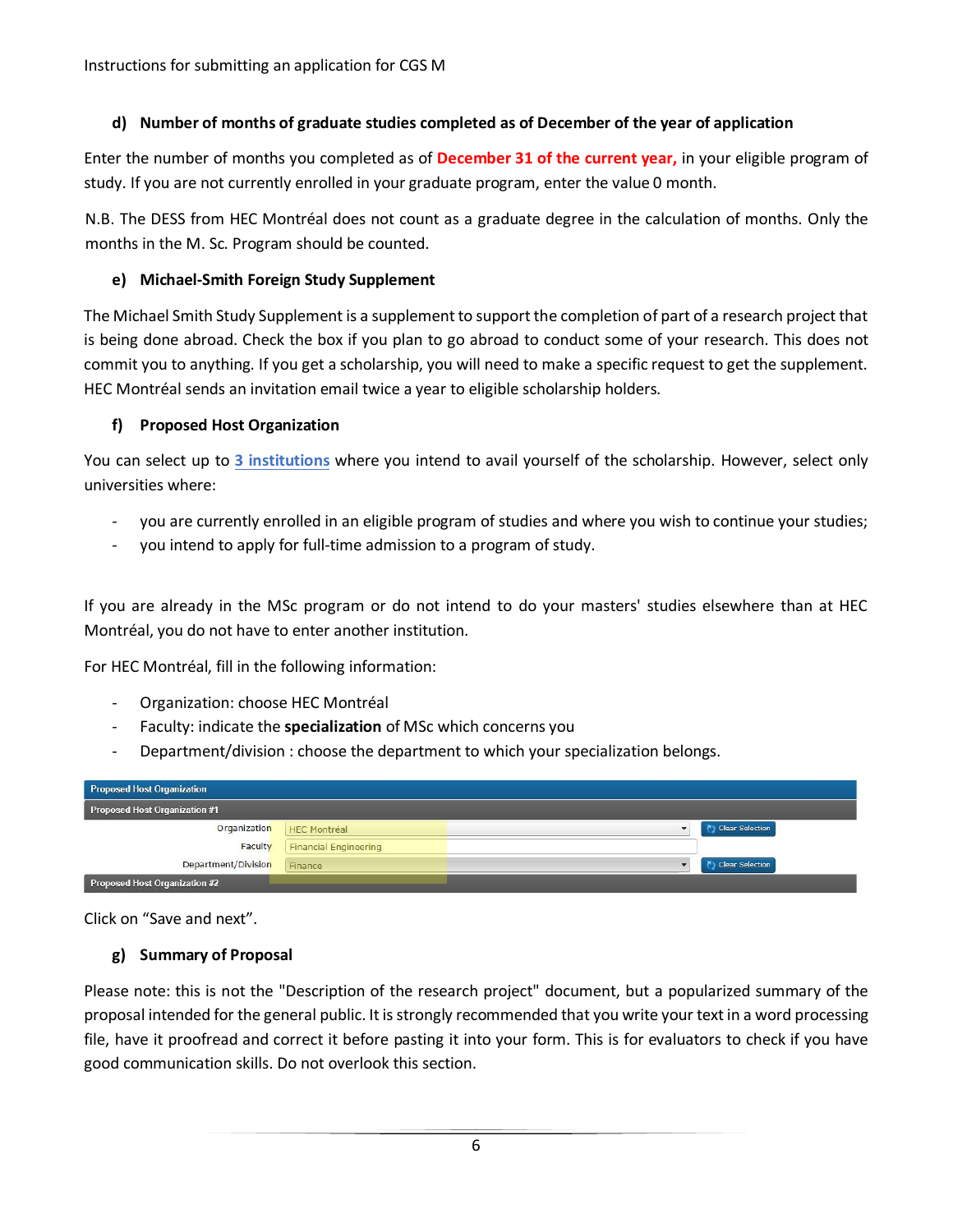|        | <b>Application</b> |                         |                                                   |                            |                             |                                   |  |  |  |  |
|--------|--------------------|-------------------------|---------------------------------------------------|----------------------------|-----------------------------|-----------------------------------|--|--|--|--|
| Status | Title              |                         | Funding Opportunity                               | Stage                      | Up<br>ated                  | Action                            |  |  |  |  |
| ☑      | Test               |                         | Canada Graduate Scholarships-<br>Master's Program | Application                | $018 - 09 - 04$<br>18:32:23 | <b>A</b> Preview<br>$\angle$ Edit |  |  |  |  |
|        | ▼ Module Status    |                         |                                                   |                            |                             |                                   |  |  |  |  |
|        | <b>Status</b>      | Module Name             | <b>Status</b>                                     | Module Name                |                             |                                   |  |  |  |  |
|        | ◙                  | Identification          | Ø                                                 | <b>Summary of Proposal</b> |                             |                                   |  |  |  |  |
|        | ◉                  | <b>Activity Details</b> |                                                   |                            |                             |                                   |  |  |  |  |

#### **h) Activity Details**

- Certification requirements: You must check the boxes according to the nature of your project.
- Research carried out on indigenous peoples will not be privileged. This is only requested for statistical purposes.
- For analyzes based on sex and gender, no priority is given to projects which use an analysis based on sex or gender. However, if the nature of your project requires that EDI (equity, diversity and inclusion) concepts be considered, omitting this information in your application could penalize you.
- Keywords / Field of Study:
	- Use keywords that correspond to the main aspects and the heart of your project;
	- Select the field or fields of study that best fit your research project. The list of fields of study will be modified according to the field of research which you will have selected.

When this section is complete, save and validate. Then, if there is no missing information, then return to the application overview page. You should see that the well-completed sections are checked in green.

| <b>Application</b> |                 |                         |                                                   |                            |                        |                                    |
|--------------------|-----------------|-------------------------|---------------------------------------------------|----------------------------|------------------------|------------------------------------|
| Status             | Title           |                         | Funding Opportunity                               | Stage                      | Updated                | Action                             |
| v.                 | <b>Test</b>     |                         | Canada Graduate Scholarships-<br>Master's Program | Application                | 2018-09-04<br>18:32:23 | <b>Of Preview</b><br>$\angle$ Edit |
|                    | ▼ Module Status |                         |                                                   |                            |                        |                                    |
|                    | Status          | odule Name              | <b>Status</b>                                     | Module Name                |                        |                                    |
|                    | Ø               | Identification          | $\bullet$                                         | <b>Summary of Proposal</b> |                        |                                    |
|                    | ◙               | <b>Activity Details</b> |                                                   |                            |                        |                                    |
|                    |                 |                         |                                                   |                            |                        |                                    |

#### Section « Attachments »

**ATTENTION: you must respect the [standards of presentation](http://www.nserc-crsng.gc.ca/ResearchPortal-PortailDeRecherche/standards_eng.asp) issued by organizations. If not, your request may be refused.**

#### Outline of proposed research (attachment)

#### **General presentation for the research proposal:**

- The font used for the body of the text must be Times New Roman and at least 12 points
- Single spaced; maximum of six lines per inch
- Margins (side, top and bottom) must be set at least 3/4 in (1.87 cm)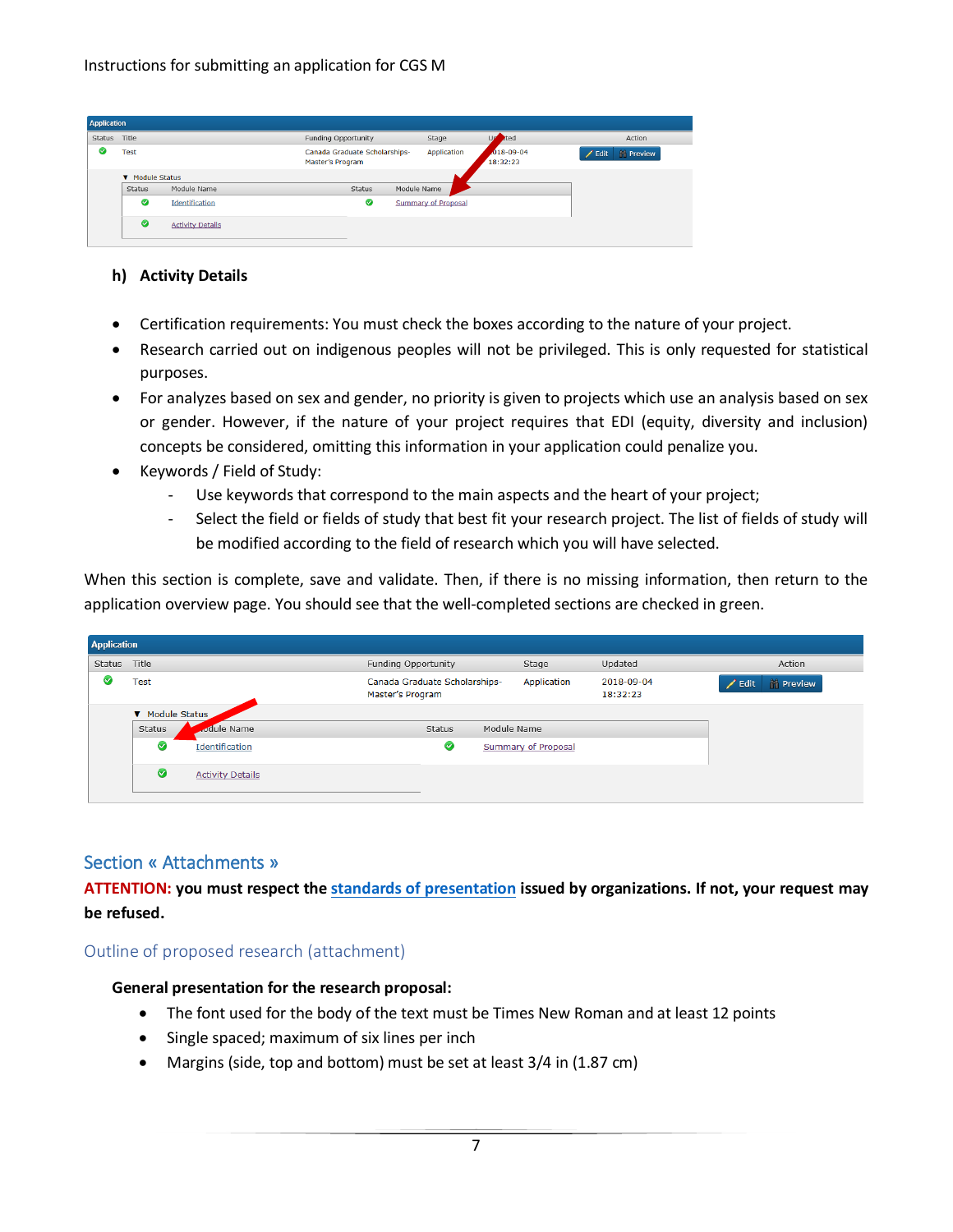Instructions for submitting an application for CGS M

#### **Your file must conform to the following guidelines:**

- PDF format (suffix \* .pdf); unprotected
- Must not exceed the limit set at 10MB
- 8 ½ "x 11" (216 mm x 279 mm) or A4 (210 mm x 297 mm)
- Maximum of 2 pages
	- o The summary of the proposed research (**one page** maximum);
	- o The bibliography and citations (**one page** maximum).

Regarding the research summary, you must describe in detail the project that you will be carrying out during the period of validity of the scholarship. Present information about your research project in a structured way, from general aspects to more specific aspects of your project. Have a scientific approach. Use simple and direct language. If you use abbreviations or technical terms, please provide the definition. It is strongly recommended to include concrete examples that allow evaluators to understand what you will do as work. Finally, the summary should allow evaluators to have a concrete idea of the applications or contributions of your project.

#### *Sections of the proposed research:*

First, establish the **research context** by integrating background information to situate the work you are doing or want to do. Take a scientific approach. You must locate your research in relation to current knowledge in your field and highlight one or more issues (**problematic**). Emphasize **the originality, relevance and importance** of your project.

Subsequently state your **goals**, assumptions or research question. It is better to support your line of research by **citing** examples of work already done and that supports your research direction. It is also possible to adopt an inverse approach which, on the contrary, suggests conceptual deficiencies or concrete problems to be solved. Make links with existing literature.

You must also describe the **experimental or theoretical approach** you will use to develop your research project. The proposed **methodology** or procedure should be clearly presented and should also be consistent with your objectives. You must ensure that your methodology is presented as a whole in order to allow an understanding of the research actions that will be asked. However, do not go into details, as this often opens the door to questioning the accuracy or feasibility of the methodology on the part of the evaluators. Remember to quantify. This allows evaluators to gauge the **feasibility, reliability** and possible **impact** of the proposed project.

Finally, the last section that is the **expected benefits or expected results** of your research is the most important part. Indicate the contribution of your project to the advancement of knowledge in your field. Indicate practical applications, possible contexts of transfer, or the conceptual or paradigm changes that will result from your work. Also indicate how your project is **innovative** and addresses current concerns of our society. If your project deals with a foreign issue draw parallels as much as possible with the Canadian reality. You must also explain how the results of your research will be disseminated to your target audience (ex.: partnership with an organization in your field, presentation at conferences, etc.).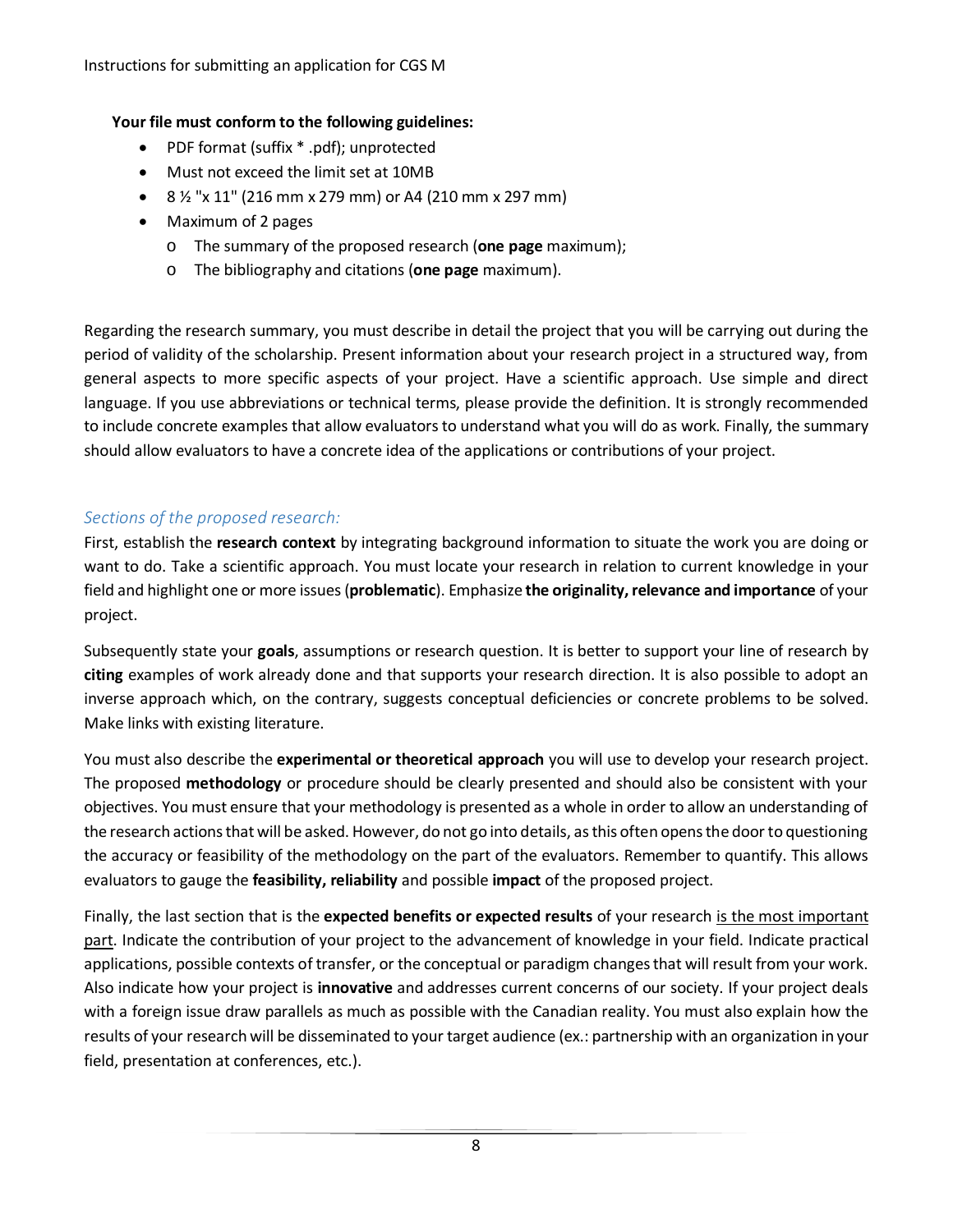**If you have not yet chosen a particular project**, you still need to provide a detailed description of the research project that may interest you. Then, if you get a scholarship, you are not limited to this project. You may redirect your research or change your project during the validity period of the award. Some restrictions may apply. See the [Tri-Agency Research Training Award Holder's Guide](http://www.nserc-crsng.gc.ca/Students-Etudiants/Guides-Guides/TriRTA-TriBFR_eng.asp) for more details.

#### *Furthermore:*

- $\triangleright$  The evaluation committee expects candidates to write the overview of the proposed research themselves and that citations are attributed to the author and presented according to the rules [\(http://libguides.hec.ca/citing\)](http://libguides.hec.ca/citing).
- $\triangleright$  The overview should include all relevant information and should not include references to web addresses or other publications that require evaluators to look for information outside of the submitted document.
- $\triangleright$  Avoid adding a chart or spreadsheet. Do not include equations either.
- $\triangleright$  Abstract section of the proposed research: follow the guidelines presented in the Presentation [Standards guide.](http://www.nserc-crsng.gc.ca/ResearchPortal-PortailDeRecherche/Instructions-Instructions/CGS_M-BESC_M_eng.asp#presentation_standards)

## *Bibliography / citations*

You must submit a complete bibliography including all the documents you are referring to. Please ensure that the presentation of your sources is consistent. To do this, it is recommended that you use the suggested presentation standards o[n the library website.](http://libguides.hec.ca/citing)

ATTENTION: **BEFORE** using this style, check with your professor if there is a better bibliographic style for your work.

# Transcripts (attachment)

Join all your **official** university transcripts. Transcripts must be scanned according to the following standards of presentation and uploaded in the section provided for this purpose in the application:

- Save as a PDF file (extension .pdf) not protected by a password;
- Scan it into one PDF document;
- File size should not exceed 10 MB (in black and white);
- 8½ "x 11" (216 mm x 279 mm) page size;
- Vertical orientation of the pages;
- The document must be legible on the screen of a computer, from left to right, without the reader having to adjust;
- Do not take photos of the transcripts. You must scan them to be able to see all the information;
- Copy of the grading system (provided on the back of each transcript). **Scan the grading system for an institution only once.**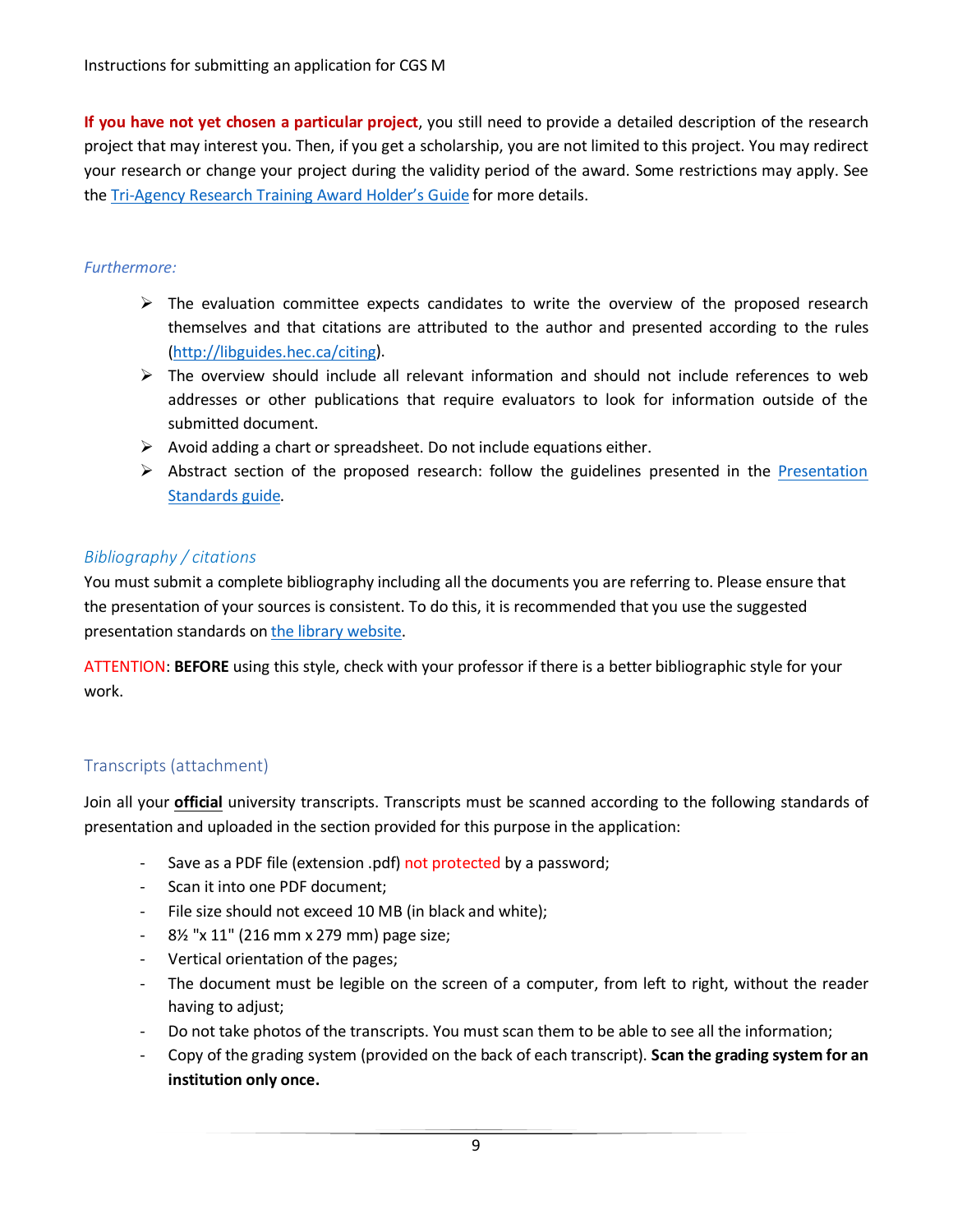If you have transcripts written in a language other than English or French, you must provide a certified translation and attach it to the original documents.

Please include in your application the current official transcripts of all your undergraduate and graduate programs.

- Up-to-date transcripts are transcripts that are **dated or delivered during the fall semester of the application year** (if you are currently enrolled) **or at the end of the last completed semester** (if you are not currently enrolled in the relevant program).
- You must provide **all** your university transcripts (program not completed, drop-outs, terms of exchange, etc.);
- **Official transcripts** are transcripts that are given to candidates by the Registrar's Office. Opening the envelope to digitize the transcript will not make it unofficial for the purposes of the contest. However, transcripts printed from a student account or staff member on the institution's website are not considered official.
- If your institution does not provide transcripts, you must submit a letter bearing the official seal of the institution or a letter signed by the Dean of Graduate Studies, or its equivalent, which indicates 1) your program of study, 2) your registration status and 3) and mention that the institution does not provide transcripts.

Official transcripts are required to determine whether the candidate has achieved a **first-class average** in each of the last two years of completed studies (full-time or equivalent) and if he meets the eligibility criteria. **Your application will be considered ineligible if we cannot confirm your first-class average by using the transcripts that you have attached to your application.**

**Note:** Keep a paper copy of all downloaded transcripts as you may be asked to submit them for verification purposes.

# Canadian Common CVs Attached

NSERC has put in place a [webpage](http://www.nserc-crsng.gc.ca/Students-Etudiants/CCV_CGSM-CVC_BESCM_eng.asp) explaining how to create a Canadian Common CV for the CGS Scholarship Program. This page also explains how to link your CVCC to your scholarship application. Some tutorials are also available on the official website of th[e Canadian Common CV.](https://ccv-cvc.ca/indexresearcher-eng.frm)

## **Invitations**

Each application must be accompanied by **two letters of recommendation** issued by two different respondents. It is strongly recommended to ask only professors (assistant professor, associate professor, full professor).

Letters of recommendation must come from individuals who can make an informed assessment of your application based on the evaluation criteria. They cannot be written by the proposed research supervisor unless he knows you well or have already been your research supervisor (ex.: if he was previously your internship supervisor at the BBA, or if you had a research assistant position).